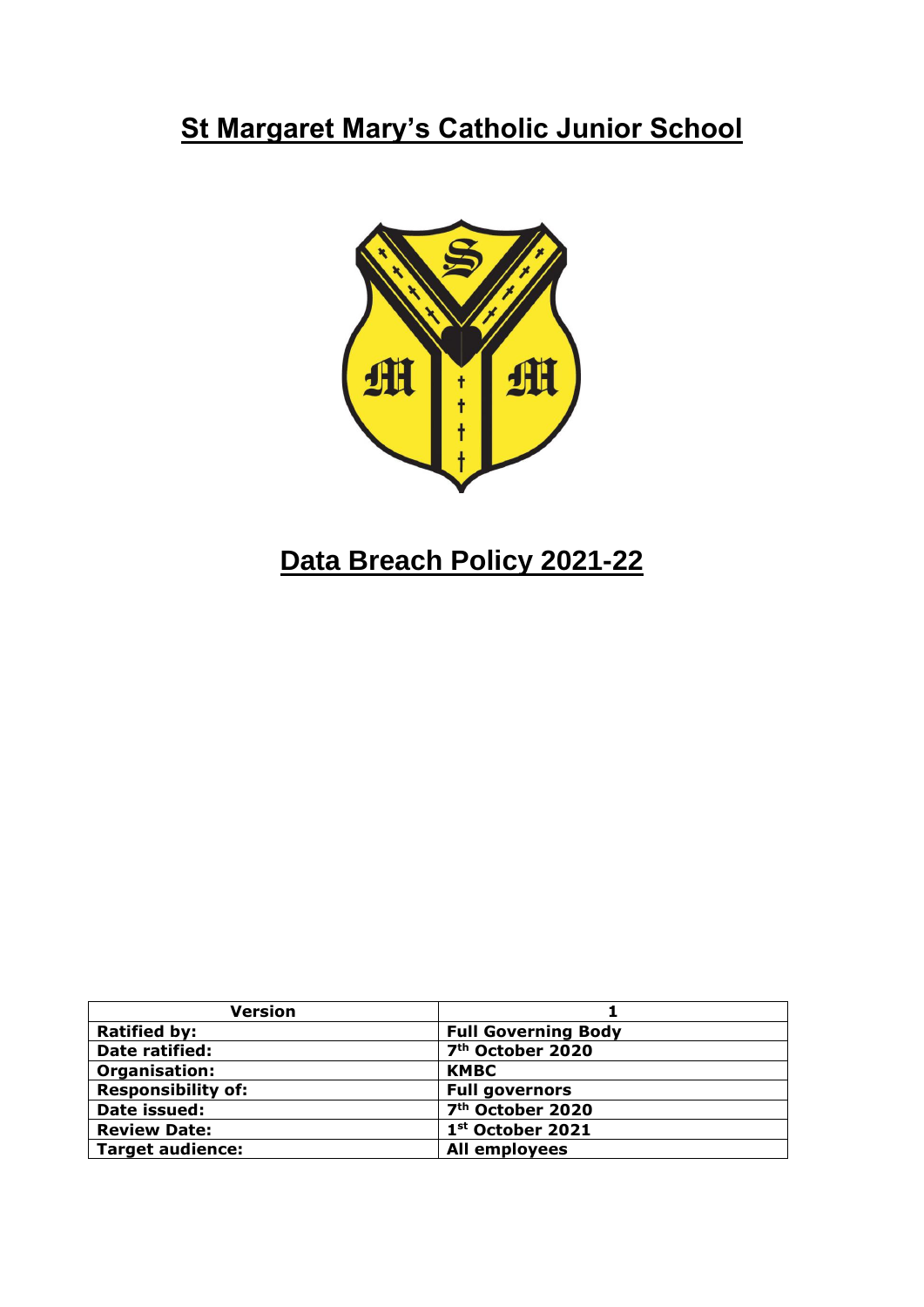#### **DATA BREACH POLICY**

The UK General Data Protection Regulation (UK GDPR) aims to protect the rights of individuals about whom data is obtained, stored, processed or supplied and requires that organisations take appropriate security measures against unauthorised access, alteration, disclosure or destruction of personal data.

The UK GDPR places obligations on staff to report actual or suspected data breaches and our procedure for dealing with breaches is set out below. All members of staff are required to familiarise themselves with its content and comply with the provisions contained in it. Training will be provided to all staff to enable them to carry out their obligations within this policy.

Data Processors will be provided with a copy of this policy and will be required to notify the School of any data breach without undue delay after becoming aware of the data breach. Failure to do so may result in a breach to the terms of the processing agreement.

Breach of this policy will be treated as a disciplinary offence which may result in disciplinary action under the School's Disciplinary Policy and Procedure up to and including summary dismissal depending on the seriousness of the breach.

This policy does not form part of any individual's terms and conditions of employment with the School and is not intended to have contractual effect. Changes to data protection legislation will be monitored and further amendments may be required to this policy in order to remain compliant with legal obligations.

#### **Definitions**

#### **Personal Data**

Personal data is any information relating to an individual where the individual can be identified (directly or indirectly) from that data alone or in combination with other identifiers we possess or can reasonably access. This includes special category data and pseudonymised personal data but excludes anonymous data or data that has had the identity of an individual permanently removed.

Personal data can be factual (for examples a name, email address, location or date of birth) or an opinion about that person's actions or behaviour.

Personal data will be stored either electronically or as part of a structured manual filing system in such a way that it can be retrieved automatically by reference to the individual or criteria relating to that individual.

#### **Special Category Data**

Previously termed "Sensitive Personal Data", Special Category Data is similar by definition and refers to data concerning an individual's racial or ethnic origin, political or religious beliefs, trade union membership, physical and mental health, sexuality, biometric or genetic data and personal data relating to criminal offences and convictions.

#### **Personal Data Breach**

A personal data breach is a breach of security leading to the accidental or unlawful destruction, loss, alteration, unauthorised disclosure of, or access to, personal data or special category data transmitted, stored or otherwise processed.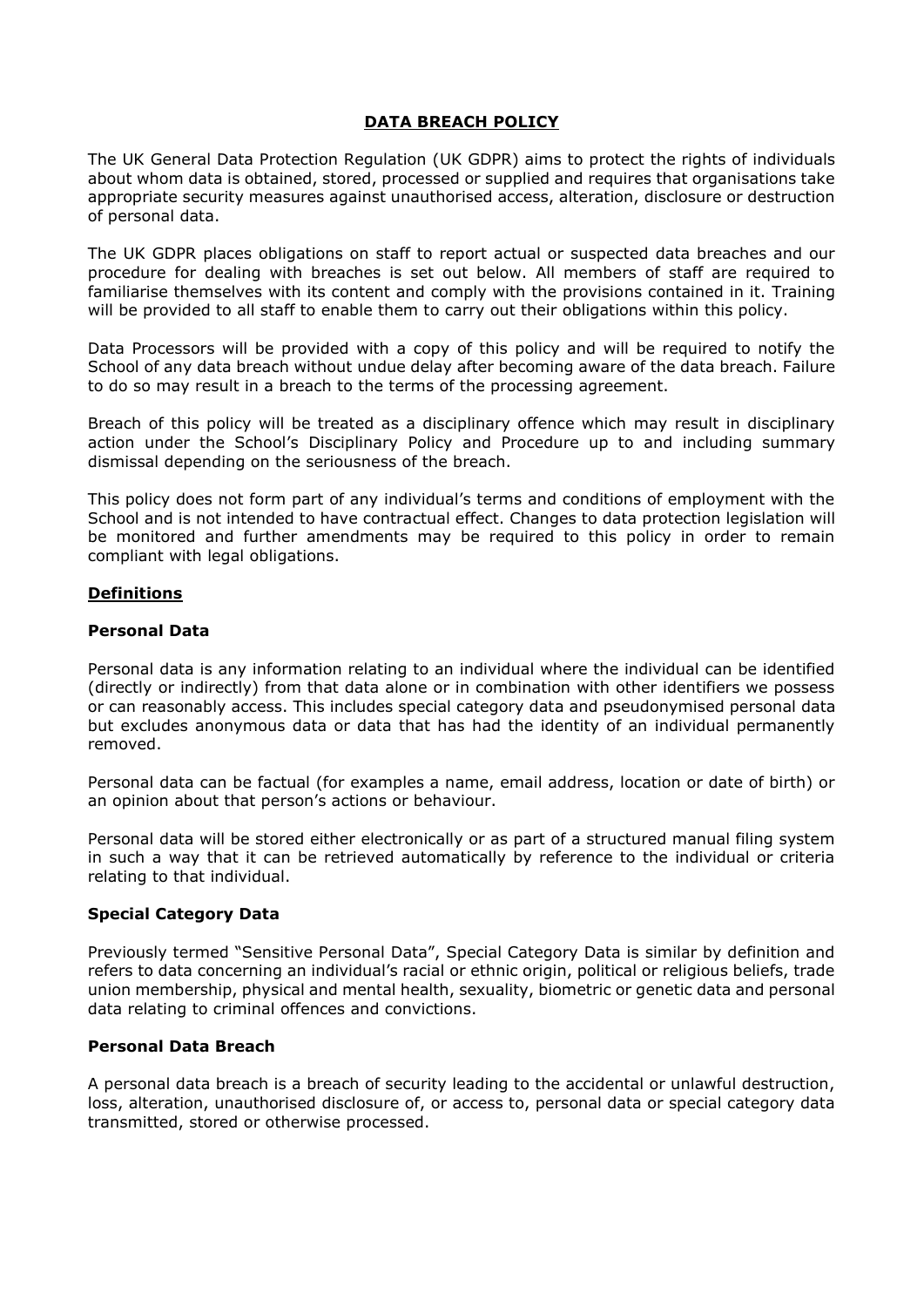# **Data Subject**

Person to whom the personal data relates.

# **ICO**

ICO is the Information Commissioner's Office, the UK's independent regulator for data protection and information.

#### **Responsibility**

The schools Head Teacher has overall responsibility for breach notification within the School. They are responsible for ensuring breach notification processes are adhered to by all staff and are the designated point of contact for personal data breaches.

In the absence of the Head Teacher, please do contact the School Business Manager.

The Data Protection Officer (DPO) is responsible for overseeing this policy and developing datarelated policies and guidelines.

Please contact the DPO with any questions about the operation of this policy or the UK GDPR or if you have any concerns that this policy is not being or has not been followed.

The DPO's contact details are set out below: -

Data Protection Officer: Judicium Consulting Limited Address: 72 Cannon Street, London, EC4N 6AE Email: [dataservices@judicium.com](mailto:dataservices@judicium.com) Web: www.judiciumeducation.co.uk Telephone: 0203 326 9174 Lead Contact: Craig Stilwell

# **Security and Data-Related Policies**

Staff should refer to the following policies that are related to this data breach policy: -

- **Security Policy** which sets out the School's guidelines and processes on keeping personal data secure against loss and misuse.
- **Data Protection Policy** which sets out the School's obligations under UK GDPR about how they process personal data.
- **Cyber Security Policy** which sets out the School's obligations and guidelines for Cyber Security issues.

These policies are also designed to protect personal data and can be found in our Google Shared Drive.

#### **Data Breach Procedure**

#### **What Is A Personal Data Breach?**

A personal data breach is a breach of security leading to the accidental or unlawful destruction, loss, alteration, unauthorised disclosure of, or access to, personal data or special category data transmitted, stored or otherwise processed.

Examples of a data breach could include the following (but are not exhaustive): -

• Loss or theft of data or equipment on which data is stored, for example loss of a laptop or a paper file (this includes accidental loss);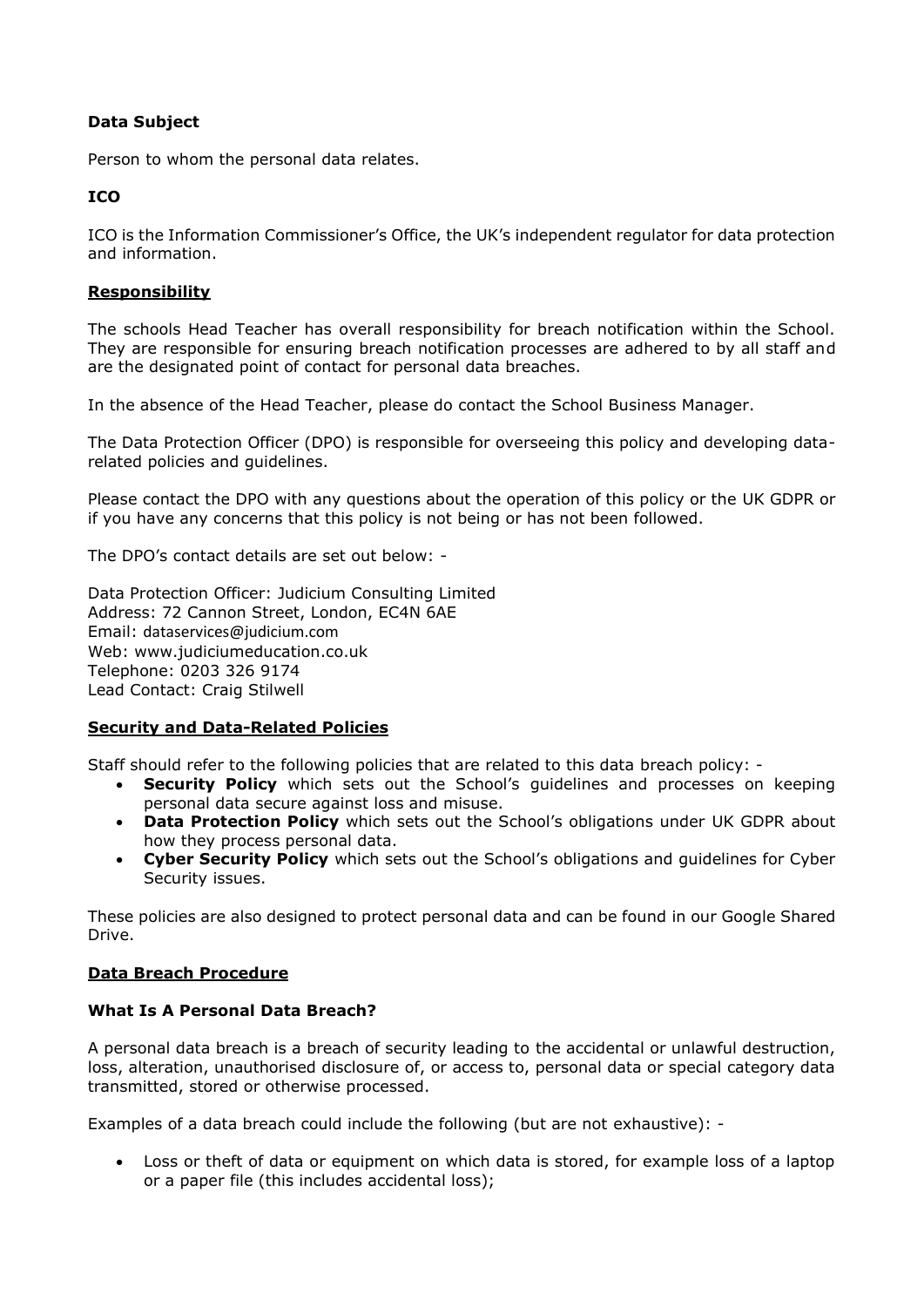- Inappropriate access controls allowing unauthorised use;
- Equipment failure;
- Human error (for example sending an email or SMS to the wrong recipient);
- Unforeseen circumstances such as a fire or flood;
- Hacking, phishing and other "blagging" attacks where information is obtained by deceiving whoever holds it.

#### **When Does It Need To Be Reported?**

The School must notify the ICO of a data breach where it is likely to result in a risk to the rights and freedoms of individuals. This means that the breach needs to be more than just losing personal data and if unaddressed the breach is likely to have a significant detrimental effect on individuals.

Examples of where the breach may have a significant effect includes: -

- potential or actual discrimination;
- potential or actual financial loss;
- potential or actual loss of confidentiality;
- risk to physical safety or reputation;
- exposure to identity theft (for example through the release of non-public identifiers such as passport details);
- the exposure of the private aspect of a person's life becoming known by others.

If the breach is likely to result in a high risk to the rights and freedoms of individuals then the individuals must also be notified directly.

# **Reporting A Data Breach**

If you know or suspect a personal data breach has occurred or may occur which meets the criteria above, you should: -

- Complete a data breach report form (which can be obtained from our google shared drive.
- Email the completed form to our School Business Manager.

Where appropriate, you should liaise with your line manager about completion of the data report form. Breach reporting is encouraged throughout the School and staff are expected to seek advice if they are unsure as to whether the breach should be reported and/or could result in a risk to the rights and freedom of individuals. They can seek advice from their line manager, school business manager or the DPO.

Once reported, you should not take any further action in relation to the breach. In particular you must not notify any affected individuals or regulators or investigate further. The school business manager will acknowledge receipt of the data breach report form and take appropriate steps to deal with the report in collaboration with the DPO.

# **Managing and Recording The Breach**

On being notified of a suspected personal data breach, the school business manager will notify the DPO. Collectively they will take immediate steps to establish whether a personal data breach has in fact occurred. If so they will take steps to:-

- Where possible, contain the data breach;
- As far as possible, recover, rectify or delete the data that has been lost, damaged or disclosed;
- Assess and record the breach in the School's data breach register;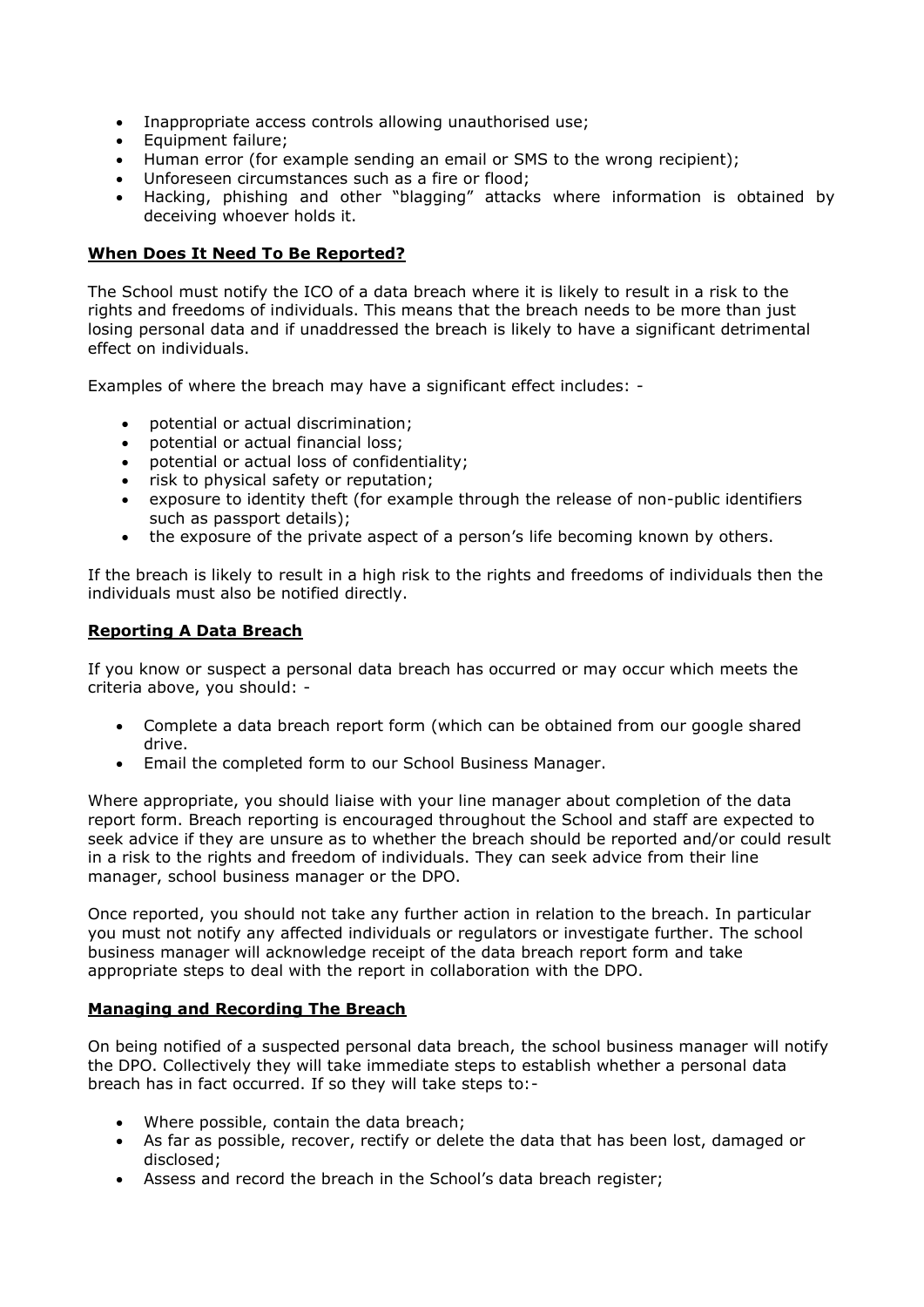- Notify the ICO where required;
- Notify data subjects affected by the breach if required;
- Notify other appropriate parties to the breach;
- Take steps to prevent future breaches.

#### **Notifying the ICO**

Our school business manager will notify the ICO when a personal data breach has occurred which is likely to result in a risk to the rights and freedoms of individuals.

This will be done without undue delay and, where possible, within 72 hours of becoming aware of the breach. The 72 hours deadline is applicable regardless of school holidays (I.e. it is not 72 working hours). If the School are unsure of whether to report a breach, the assumption will be to report it.

Where the notification is not made within 72 hours of becoming aware of the breach, written reasons will be recorded as to why there was a delay in referring the matter to the ICO.

#### **Notifying Data Subjects**

Where the data breach is likely to result in a high risk to the rights and freedoms of data subjects, the school business manager will notify the affected individuals without undue delay including the name and contact details of the DPO and ICO, the likely consequences of the data breach and the measures the School have (or intended) to take to address the breach.

When determining whether it is necessary to notify individuals directly of the breach, the school business manager will co-operate with and seek guidance from the DPO, the ICO and any other relevant authorities (such as the police).

If it would involve disproportionate effort to notify the data subjects directly (for example, by not having contact details of the affected individual) then the School will consider alternative means to make those affected aware (for example by making a statement on the School website).

#### **Notifying Other Authorities**

The School will need to consider whether other parties need to be notified of the breach. For example: -

- Insurers;
- Parents;
- Third parties (for example when they are also affected by the breach);
- Local authority;
- The police (for example if the breach involved theft of equipment or data).

This list is non-exhaustive.

#### **Assessing The Breach**

Once initial reporting procedures have been carried out, the School will carry out all necessary investigations into the breach.

The School will identify how the breach occurred and take immediate steps to stop or minimise further loss, destruction or unauthorised disclosure of personal data. We will identify ways to recover correct or delete data (for example notifying our insurers or the police if the breach involves stolen hardware or data).